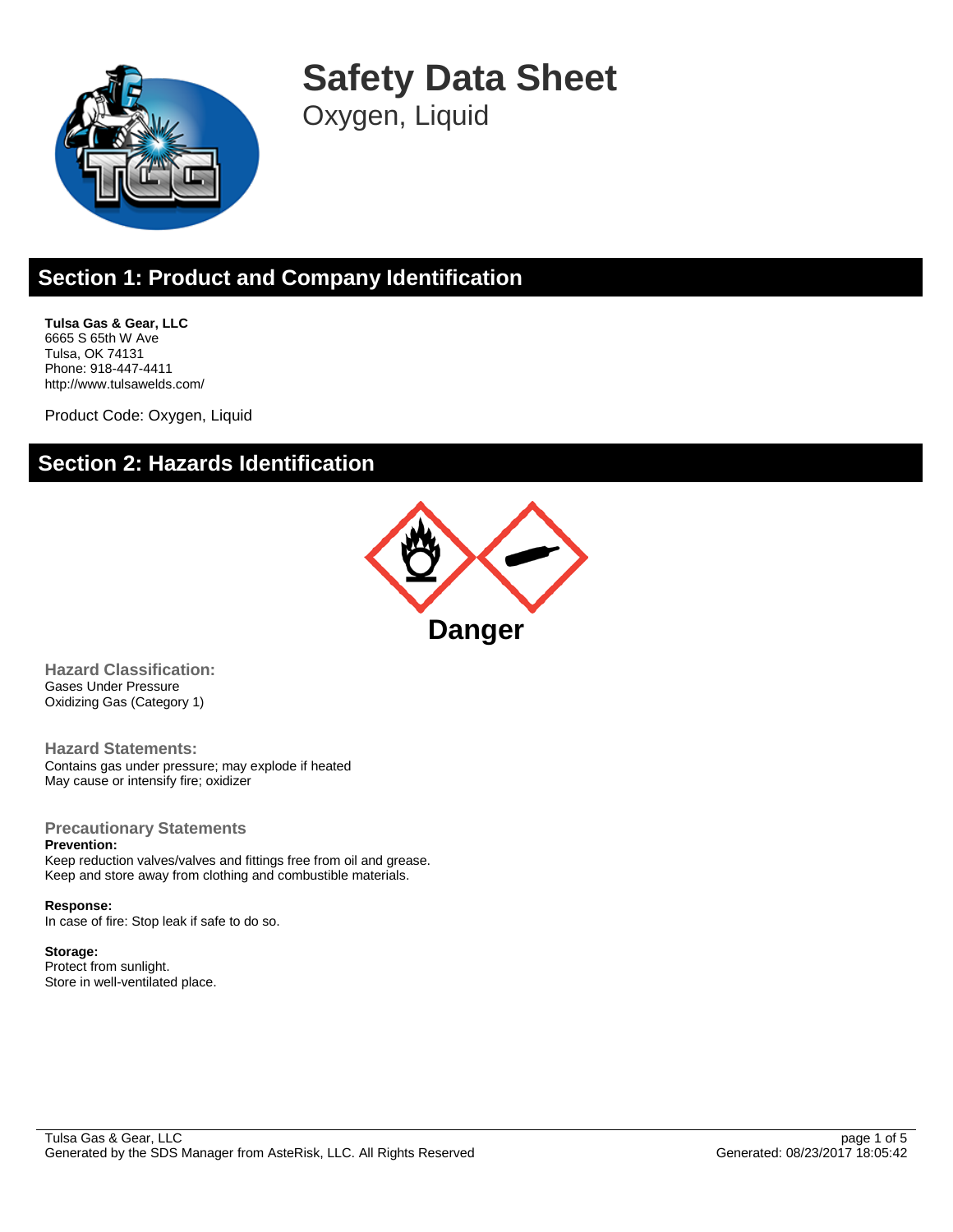

| <b>Chemical</b><br>Substance | Chemical<br>Familv | <b>Trade Names</b>                                                                                |
|------------------------------|--------------------|---------------------------------------------------------------------------------------------------|
| OXYGEN, LIQUID               | Inorganic gases    | LIQUID OXYGEN: LOX: OXYGEN: OXYGEN, PRESSURIZED LIQUID: UN 1073: O2: OXYGEN<br>(CRYOGENIC LIQUID) |

## **Section 4: First Aid Measures**

| <b>Skin Contact</b>                                                                                                           | <b>Eye Contact</b>                                                                       | Ingestion                 | Inhalation                                                                                                          | Note to<br><b>Physicians</b> |
|-------------------------------------------------------------------------------------------------------------------------------|------------------------------------------------------------------------------------------|---------------------------|---------------------------------------------------------------------------------------------------------------------|------------------------------|
| Immediately flush with plenty of<br>lukewarm water, or wrap affected area<br>in blankets. Get immediate medical<br>attention. | Flush eyes with plenty of<br>water for at least 15<br>minutes. Get medical<br>attention. | Get medical<br>attention. | Remove to uncontaminated area. Give<br>artificial respiration if not breathing. Get<br>immediate medical attention. | None                         |

## **Section 5: Fire Fighting Measures**

| <b>Suitable Extinguishing Media</b>                                                                                                                   | <b>Products of</b><br><b>Combustion</b> | <b>Protection of Firefighters</b>                                               |
|-------------------------------------------------------------------------------------------------------------------------------------------------------|-----------------------------------------|---------------------------------------------------------------------------------|
| Non-flammable. Use extinguishing agent appropriate for the material<br>which is burning. Use water in large quantities for fires involving<br>oxygen. | Oxides of burning<br>material           | Respiratory protection may be needed for<br>frequent or heavy exposure.<br>None |

## **Section 6: Accidental Release Measures**

| <b>Personal Precautions</b>                                       | <b>Environmental Precautions</b> | <b>Methods for Containment</b> |
|-------------------------------------------------------------------|----------------------------------|--------------------------------|
| Keep unnecessary people away, isolate hazard area and deny entry. | Avoid contact with combustible   | Stop leak if possible without  |
| Ventilate closed spaces before entering.                          | materials.                       | personal risk.                 |

| Methods for Cleanup   Other Information |  |
|-----------------------------------------|--|
| Stop leak and ventilate None            |  |

### **Section 7: Handling and Storage**

| <b>Handling</b>                                                              | <b>Storage</b>                                                      |
|------------------------------------------------------------------------------|---------------------------------------------------------------------|
| Store and use with adequate ventilation. Firmly secure cylinders upright to  | Do not get liquid in eyes, on skin, or clothing. Protect cylinders  |
| keep them from falling or being knocked over. Screw valve protection cap     | from damage. Use a suitable hand truck to move cylinders; do not    |
| firmly in place by hand. Store only where temperature will not exceed 125 F  | drag, roll, slide, or drop. Open valve slowly. Close cylinder valve |
| (52 C). Store full and empty cylinders separately. Use a first-in, first-out | after each use; keep closed even when empty. If valve is hard to    |
| inventory system to prevent storing full cylinders for long periods.         | open, discontinue use and contact your supplier.                    |

## **Section 8: Exposure Controls/Personal Protection**

**Exposure Guidelines**

OXYGEN, LIQUID: No occupational exposure limits established.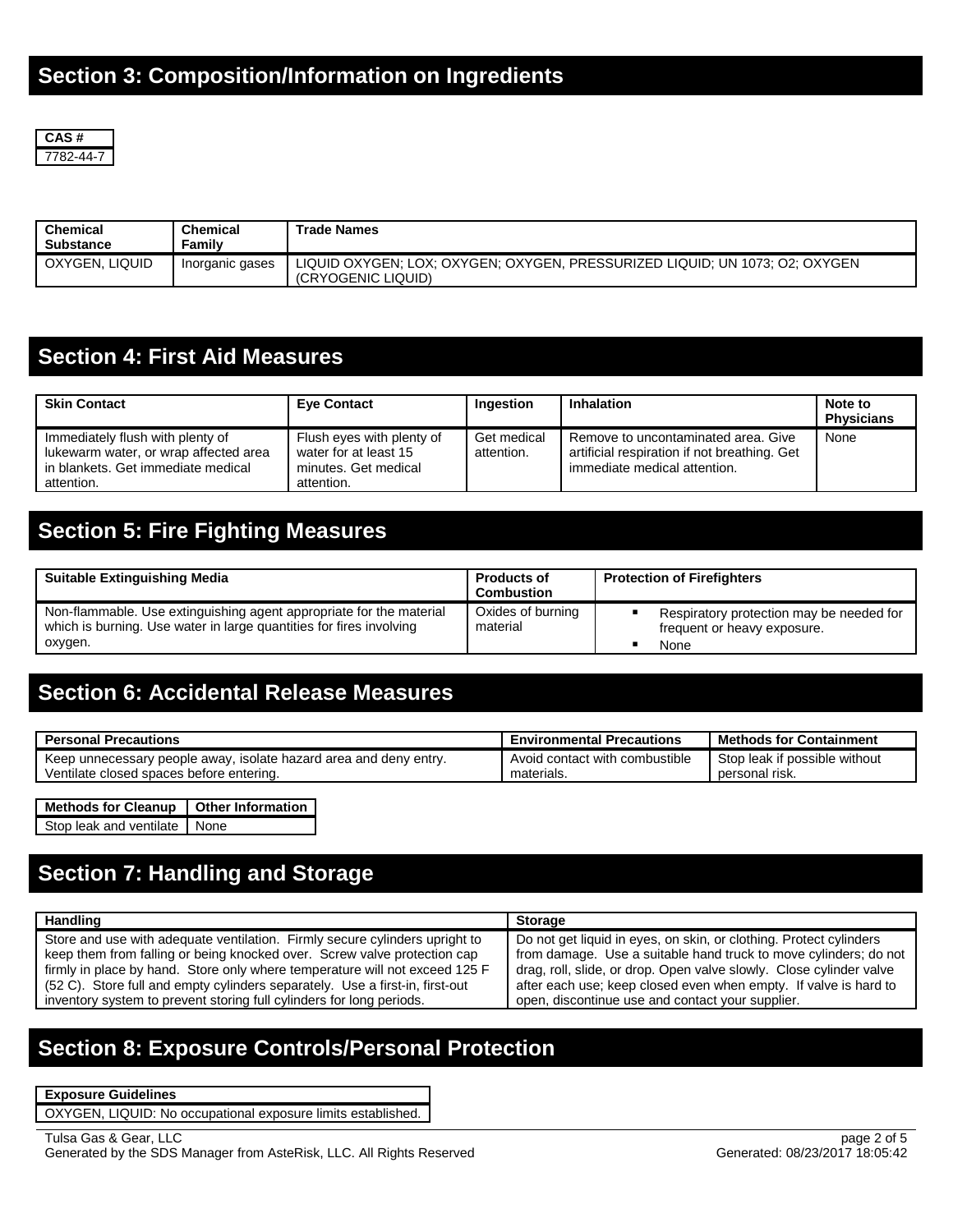#### **Engineering Controls**

Handle only in fully enclosed systems.

| <b>Eve Protection</b>        | <b>Skin Protection</b>                       | <b>Respiratory Protection</b>                              |
|------------------------------|----------------------------------------------|------------------------------------------------------------|
| Wear splash resistant safety | Wear appropriate protective, cold insulating | Respiratory protection may be needed for frequent or heavy |
| goggles.                     | clothing.                                    | exposure.                                                  |

**General Hygiene considerations**

- **Avoid breathing vapor or mist**
- Avoid contact with eyes and skin
- **Wash thoroughly after handling and before eating or drinking**

## **Section 9: Physical and Chemical Properties**

| <b>Physical State</b> | Appearance | Color       | <b>Change in Appearance</b> | <b>Physical Form</b> | Odor            | $Take$                |
|-----------------------|------------|-------------|-----------------------------|----------------------|-----------------|-----------------------|
| Gas                   | Clear      | <b>Blue</b> | N/A                         | Gas                  | <b>Jdorless</b> | <sup>-</sup> asteless |

| Point<br>Flash | .<br>-lammabilitv | Coefficient<br><b>Partition</b> | Autoianition<br>Temperature | _imits<br>Explosive<br><b>Upper</b> | * Explosive Limits<br>∟ower |
|----------------|-------------------|---------------------------------|-----------------------------|-------------------------------------|-----------------------------|
| Not flammable  | Not available     | Not available                   | Nonflammable                | Nonflammable                        | Nonflammable                |

| <b>Boiling</b><br>Point | Freezing<br>Point        | Vapor<br><b>Pressure</b> | Vapor<br><b>Density</b> | <b>Specific</b><br>Gravity | Water<br><b>Solubility</b> | рH                       | Odor<br><b>Threshold</b> | Evaporation<br>Rate | <b>Viscosity</b>     |
|-------------------------|--------------------------|--------------------------|-------------------------|----------------------------|----------------------------|--------------------------|--------------------------|---------------------|----------------------|
| $-297F$<br>(-183<br>C)  | $-360$ F $(-)$<br>218 C) | 760<br>mmHa @<br>$-183C$ | . .<br>$(Air=1)$        | .1407 @<br>$-183C$         | $3.2\%$ $@$<br>25 C        | <b>Not</b><br>applicable | Not<br>available         | Not<br>applicable   | 0.156 cP<br>@ -173 C |

| <b>Molecular</b><br>Weiaht | <b>Molecular</b><br>Formula | Density       | Weight per<br>Gallon | Volatility by<br><b>Volume</b> | <b>Volatility</b> | <b>Solvent</b><br><b>Solubility</b> |
|----------------------------|-----------------------------|---------------|----------------------|--------------------------------|-------------------|-------------------------------------|
| 31.9988                    | O2                          | .309 g/L @ 25 | Not available        | Not applicable                 | Not<br>applicable | Soluble: Alcohol                    |

# **Section 10: Stability and Reactivity**

| <b>Stability</b>           | <b>Conditions to Avoid</b> | <b>Incompatible Materials</b>                                                |
|----------------------------|----------------------------|------------------------------------------------------------------------------|
| Stable at normal           | Stable at normal           | Combustible materials, halo carbons, metals, bases, reducing agents, amines, |
| temperatures and pressure. | temperatures and pressure. | metal salts, oxidizing materials, alkaline earth and alkali metals           |

| Hazardous Decomposition Products   Possibility of Hazardous Reactions |  |
|-----------------------------------------------------------------------|--|
| Miscellaneous decomposition products   Will not polymerize.           |  |

# **Section 11: Toxicology Information**

**Acute Effects**

| Oral LD50   | Dermal<br>∟D50 | <b>Inhalation</b>                                                                                                      |
|-------------|----------------|------------------------------------------------------------------------------------------------------------------------|
| Not         | <b>Not</b>     | Irritation, changes in body temperature, nausea, difficulty breathing, irregular heartbeat, dizziness, disorientation, |
| established | established    | hallucinations, mood swings, pain in extremities, tremors, lung congestion, convulsions                                |

| <b>Skin Irritation</b><br>Eye Irritation |  | Sensitization                                                                             |  |
|------------------------------------------|--|-------------------------------------------------------------------------------------------|--|
|                                          |  | Frostbite, blurred vision   Blisters, frostbite   No significant target effects reported. |  |

#### **Chronic Effects**

|            |            |            | 「Carcinogenicity   Mutagenicity   Reproductive Effects   Developmental Effects |
|------------|------------|------------|--------------------------------------------------------------------------------|
| Not known. | Available. | Available. | No data                                                                        |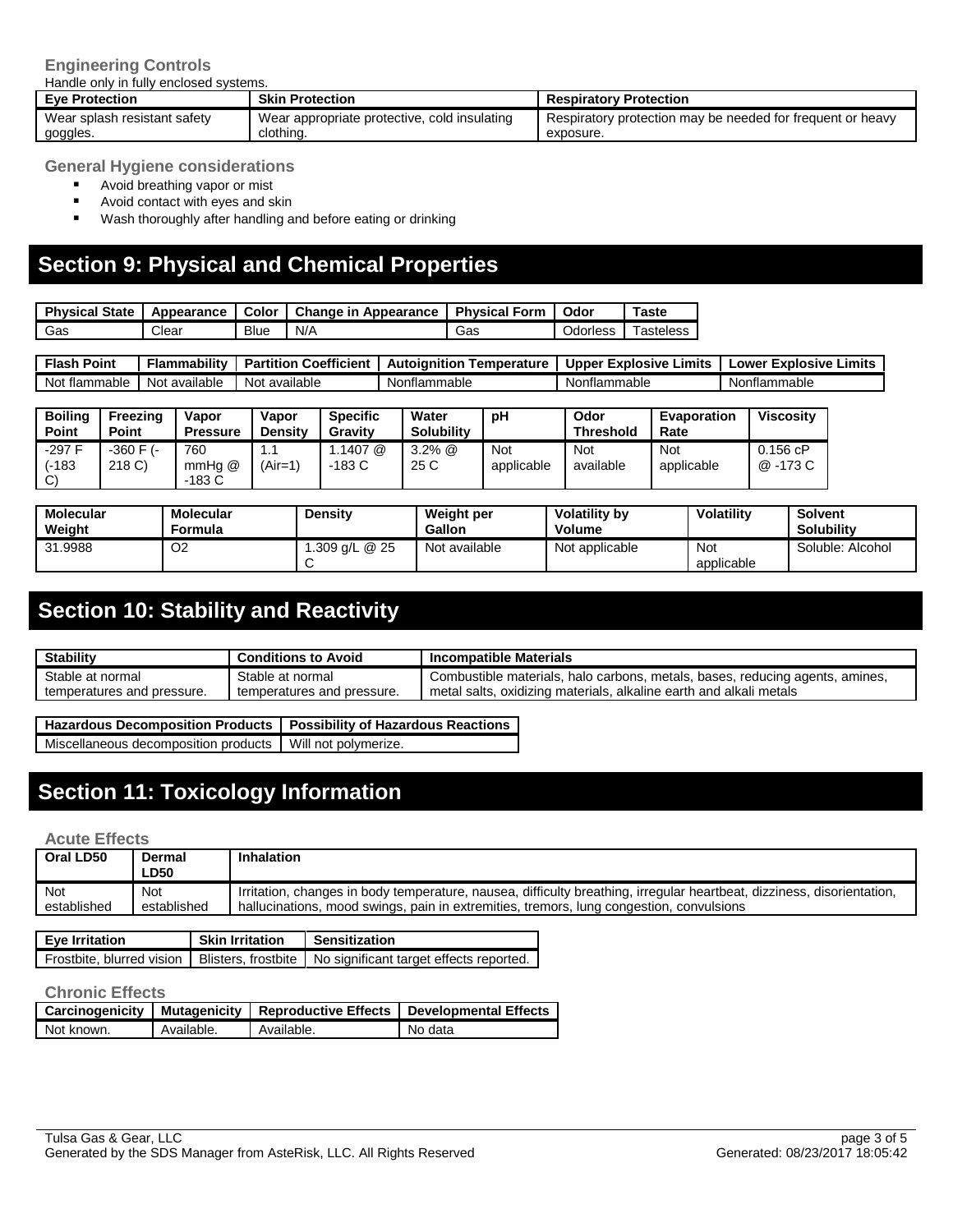## **Section 12: Ecological Information**

| <b>Fate and Transport</b>                                                                                                                                               |                                    |                                       |                                |  |  |  |
|-------------------------------------------------------------------------------------------------------------------------------------------------------------------------|------------------------------------|---------------------------------------|--------------------------------|--|--|--|
| <b>Eco toxicity</b>                                                                                                                                                     | <b>Persistence / Degradability</b> | <b>Bioaccumulation / Accumulation</b> | <b>Mobility in Environment</b> |  |  |  |
| Fish toxicity: Not available<br>Invertibrate toxicity: Not available<br>Algal toxicity: Not available<br>Phyto toxicity: Not available<br>Other toxicity: Not available | Not available                      | Low bioaccumulation                   | Not available                  |  |  |  |

## **Section 13: Disposal Considerations**

Dispose in accordance with all applicable regulations. Subject to disposal regulations: U.S. EPA 40 CFR 262. Hazardous Waste Number(s): D001.

## **Section 14: Transportation Information**

### **U.S. DOT 49 CFR 172.101**

| <b>Proper</b><br><b>Shipping</b><br><b>Name</b> | ID<br><b>Number</b> | Hazard<br><b>Class or</b><br><b>Division</b> | Packing<br>Group | Labeling<br><b>Requirements</b> | <b>Passenger Aircraft</b><br>or Railcar Quantity<br><b>Limitations</b> | <b>Cargo Aircraft</b><br><b>Only Quantity</b><br>Limitations | Additional<br><b>Shipping</b><br><b>Description</b> |
|-------------------------------------------------|---------------------|----------------------------------------------|------------------|---------------------------------|------------------------------------------------------------------------|--------------------------------------------------------------|-----------------------------------------------------|
| Oxygen,<br>refrigerated<br>liquid               | <b>UN1073</b>       | 2.2                                          | Not<br>available | 2.2:5.1                         | Forbidden                                                              | Forbidden                                                    | N/A                                                 |

#### **Canadian Transportation of Dangerous Goods**

| <b>Shipping Name</b>                 | UN Number   Class | <b>Packing Group / Risk Group</b> |
|--------------------------------------|-------------------|-----------------------------------|
| Oxygen, refrigerated liquid   UN1073 |                   | $\vert$ 2.2; 5.1 Not applicable   |

### **Section 15: Regulatory Information**

#### **U.S. Regulations**

| CERCLA Sections   SARA 355.30   SARA 355.40 |                               |  |
|---------------------------------------------|-------------------------------|--|
| Not regulated.                              | Not regulated. Not regulated. |  |

**SARA 370.21**

|    |      |        | Acute   Chronic   Fire   Reactive   Sudden Release |
|----|------|--------|----------------------------------------------------|
| No | l No | Yes No | Yes                                                |

**SARA 372.65** Not regulated.

**OSHA Process Safety** Not regulated.

**State Regulations CA Proposition 65** Not regulated.

**Canadian Regulations**

**WHMIS Classification** Not determined.